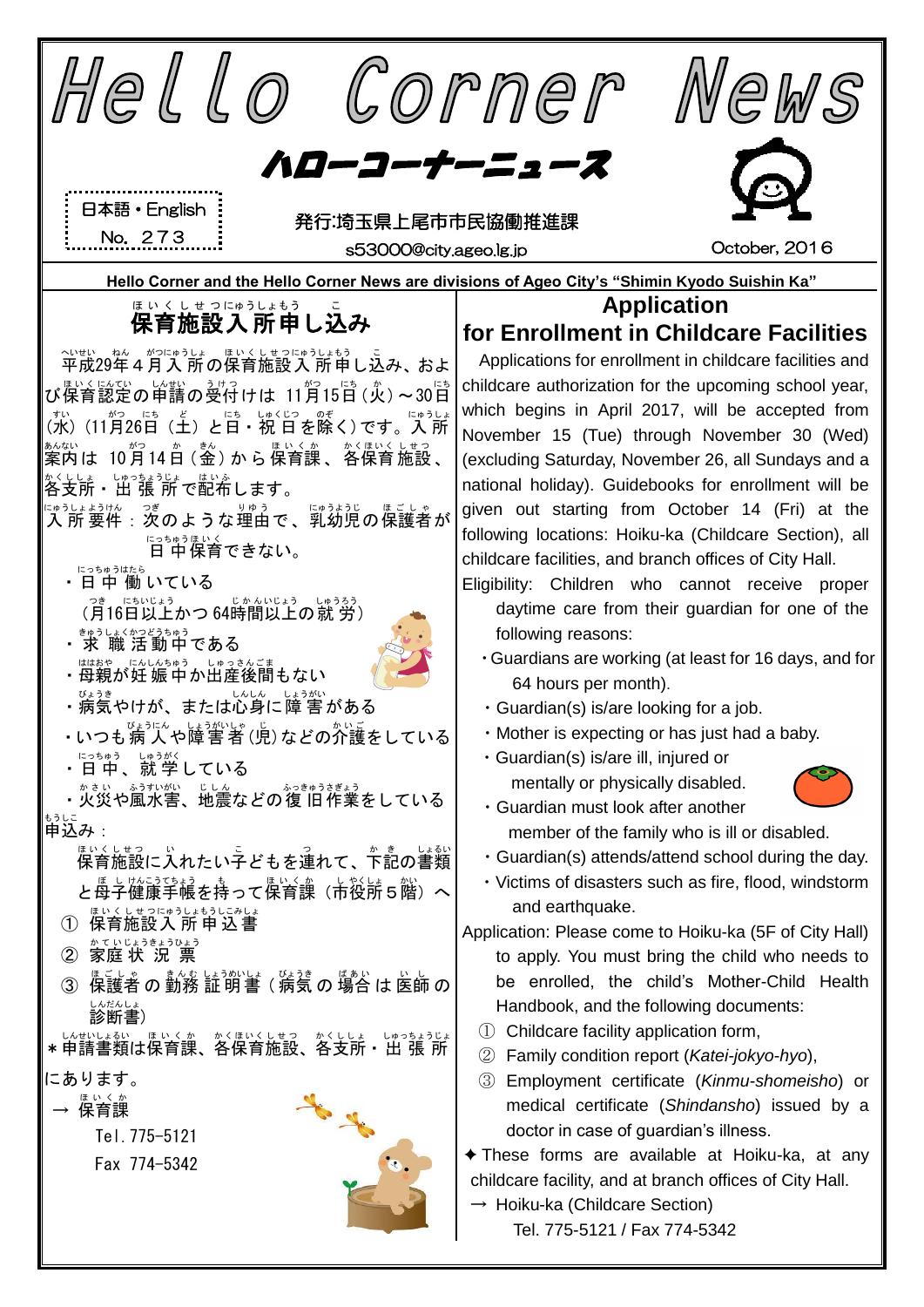# がいこくじんぁんない ぼ、ら、ん、て、い、あ いくせいこうざ<br>**外国人案内ボランティア育成講座**

埼玉県 さいたまけん を 訪 おとず れる外国人 がいこくじん 観光客 かんこうきゃく は年々 ねんねん 増 ふ えていま す 。 <sup>快</sup> で は 、 4年後 の 東京 オリンピック ・ ぱらり~ぴっくに向けて外国人観 光 客などに対して <sub>は。 ジャ</sub>、<br>県の魅力を伝え、おもてなしができる外国人案内 『もるとていま』以称、あないない。。 さいきん さいがく<br>**ボランティアを育成します。県内在 住、在勤、在学の** \_ ホミハヒヒょう o してあれば語学 力は問いません。県内に すむが<u>こく</u>しん。<br>住む外国人の皆さまも、ぜひご参加ください。費用は ホッょぅ。 ホハムまサム ニくネル コラリェラ ルョ カホ ミ ー ホ マ ー ー ゙ ヘ ー ー ホラ レニみ 。。。<br>フォームから申し込んでください。

<http://www.sia1.jp/topics/annaivolunteer/>

→ 埼玉県国際交 流 協 会

Tel.048-833-2992 / Fax 048-833-3291

#### 幼稚園 ようちえん

平成 へいせい 29年 ねん 4月 がつ 入園児 にゅうえんじ の入 園 にゅうえん 手続 てつづ きが始 はじ まります。 私立 しりつ 幼稚園 ようちえん

願書 がんしょ は各幼稚園 かくようちえん で 10月 がつ 15日 にち (土 ど )から配 くば られ、受付 うけつけ は 11月 がつ 1 つい 日 たち (火 か )から始まります。10月 がつ 1 つい 日 たち 現在 げんざい 、上尾市 あげおし にはうみんにうるく、しゃいうまん<br>に住 民登録があり、私立幼稚園に通っている幼児の 保護者 ほごしゃ に補助 ほじょ 金 きん が交 こう 付 ふ されます。詳 くわ しくは、各幼稚園 かくようちえん にお問い合わせください。

→ 保育課 ほいくか

Tel.775-5044

Fax 774-5342

しりっぴ。ホたよぅぉぇん<br>**市立平方幼稚園** 

<u>たいしょう。へいせい、おんがつっ</u>いたも、う<br>対 象 : 平成24年4月2日~平成25年4月1日に生まれ、 11月1日現在、上尾市に住 民登録があり、 平成 へいせい 29年 ねん 4月 がつ 以降 いこう も引 ひ き続 つづ き市内 しない に 在 住 ざいじゅう ょ<sub>てい</sub><br>予定の幼児

<sub>ばくりょう</sub> <sub>げっがく</sub><br>保育料:月額 7,500円

もうに。<br>申込み : 申込書は 10月14日(金)から、平方幼稚園 (≌梵1346-1)と教育総務課(市役所ァ階)で 、<sub>ば られ 、11月1日 (火) 9時から平方幼稚園で</sub> ぅゖっ ぱじ<br>**受付けを始めます。** 

\* 当日、保護者と子ども同伴の簡単な面接があります。 → 平方 ひらかた 幼稚園 ようちえん Tel./ Fax 725-2008

ま<sub>まういくそう むか<br>教育総務課 Tel.775-9469 / Fax 776-2250</sub>

### **Training Lectures for Volunteer Guides for Foreign Tourists**

Foreign tourists visiting Saitama Prefecture are increasing in number year by year. In preparation for the Tokyo Olympics and Paralympics held 4 years from now, the prefectural office will train volunteer guides who can present charms of Saitama to foreign tourists and make them feel welcome. These lectures are intended for those who live, work or go to school in Saitama, and are 16 years or older regardless of native language. Non-Japanese residents of Saitama are also encouraged to attend lectures. The lectures are free. Please apply using the application form on the Saitama International Association's website.

<http://www.sia1.jp/topics/annaivolunteer/>

 $\rightarrow$  Saitama International Association Tel. 048-833-2992 / Fax 048-833-3291

### **Kindergartens**

Procedures for enrolling your child in kindergartens /*youchien* for the school year which

begins in April 2017 will start. Private kindergarten



Application forms will be given out at each youchien from October 15 (Sat). Applications will be accepted from November 1 (Tue). The subsidy is available to guardians of children who have registered with Ageo City Office and attend private youchien as of October 1, 2016. For details, contact the individual youchien.

 $\rightarrow$  Hoiku-ka (Childcare Section)

Tel. 775-5044 / Fax 774-5342

City-run *Hirakata Youchien*

For: Children born between April 2, 2012 and April 1, 2013, who have registered with Ageo City Office as of November 1, 2016 and are expected to live in Ageo continuously from April 2017 onward.

Monthly fee: 7,500 yen

Application: From October 14 (Fri), application forms will become available at Hirakata Youchien (Hirakata 1346-1) and Kyoikusoumu-ka (7F of City Hall). Applications will be accepted at Hirakata Youchien from 9:00 a.m. on November 1 (Tue).

✦ On the day of application, there will be the short interview. Both parent and child to be enrolled must attend the interview.

→ Hirakata Youchien Tel. / Fax 725-2008 Kyoikusoumu-ka

(Educational General Administration Section) Tel.775-9469 / Fax 776-2250

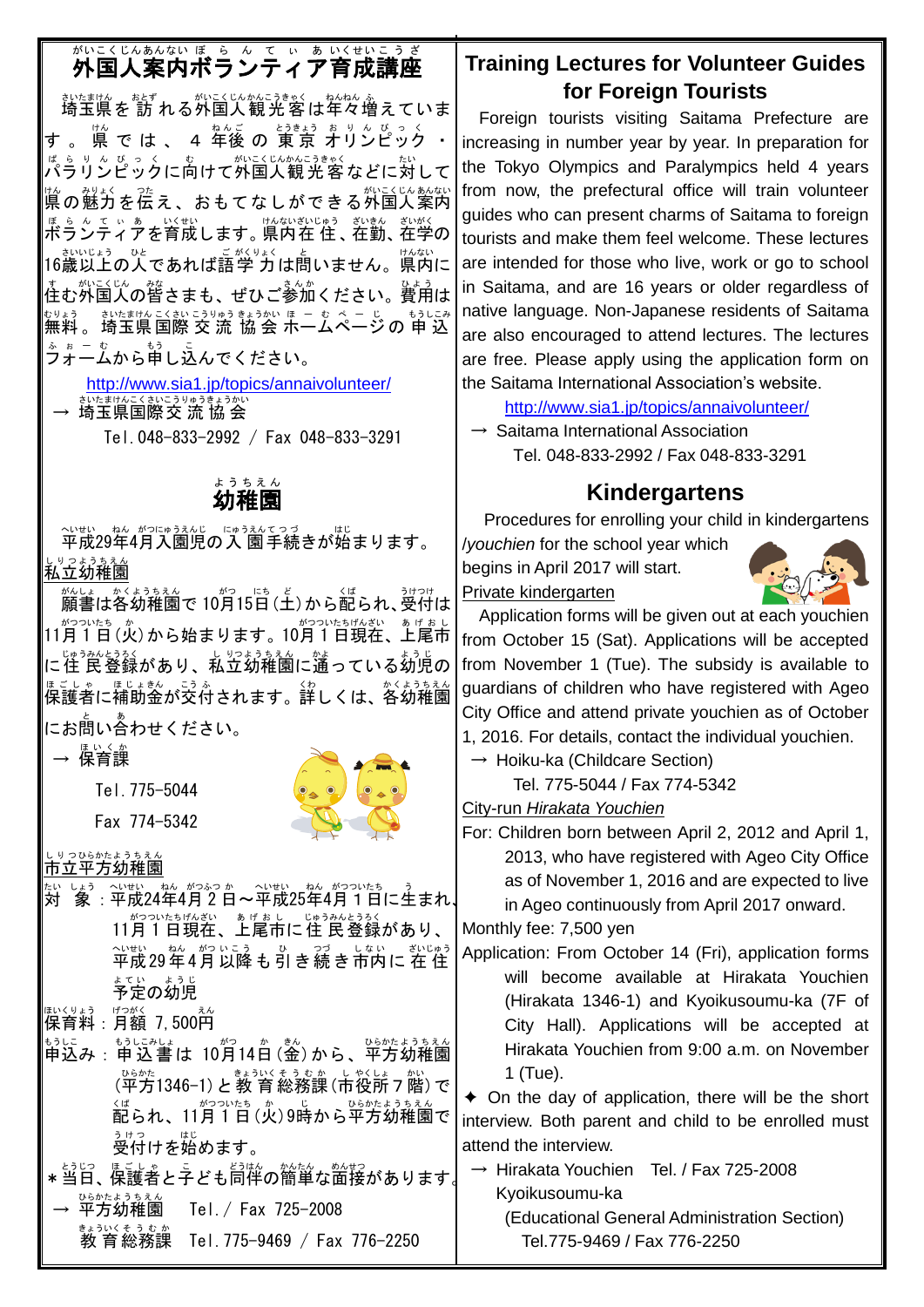# 。<br>8型肝炎ワクチン予防接種

## **Hepatitis B Vaccination**

10月1日 (土) から B型肝炎ウクチンが定期予防接種 になります。対 象は平成28年4月1日以降に生まれた 子 こ どもです。 #3は時期 : 3回接種。27日以上の間隔をおいて 2回接種。

その後、第1回目から 139日以上の間隔をお いて 1回接種。

費 ひ 用:無料 よう むりょう

- 接種 せっしゅ 場所 ばしょ :市内 しない 実施 じっし 医療 いりょう 機関 きかん 、および埼玉県 さいたまけん 相互 そうご 乗入 のりい 、<sub>じっしいりょうきかん</sub><br>れ実施医療機関
- もち物:健康保険証、母子健康手帳、予診 票( 東 ・ にしほけん せ ん た ー 、 ト 衫 Lis こ<br>西保健 センター 、 市 役所 子 ど も 支援課 、 <u>☆</u>くしょ。しゅっちょうじょ。しいりょうきかん<br>各支所・出 張 所 、市内実施医療機関にある)│
- <sup>びじほけんせ んたー<br>→ 東保健センター</sup>

Tel.774-1414

Fax 774-8188



## をくていけんしん<br>**特定健診**

↓く<del>ていんし。</del> しっしまかん<br>特定健診の実施期間は 10月31日(月)までです。 — <sup>ほけんねんきんか</sup>

Tel.782-6494 / Fax 775-9827

#### 。<br>がん検診 e<br>S

がん検診実施期間は 11月30日 (水) まで、申し込みは 10月31日(月)までです。詳しくは、ハローコーナー 二 に ☆ - す<br>ュースの4・5月号をご覧ください。 → 远保健センター Tel.774-1411/ Fax 776-7355 ゟ゙゚゚゚゚゚゚゚ゟゕ゙゚ゖ゚゙ヿヿ゚ゕヿ゚゚゚゚゚゠゠゙ゕヿ



Hepatitis B vaccines will be given as a regular part of the vaccination plan, starting from October 1 (Sat). Children who were born on and after April 1, 2016 are eligible for this vaccination.

Vaccination Method:

There will be three vaccinations in total. The 2<sup>nd</sup> vaccination will be given 27 days or more after the date of the first vaccination. The  $3<sup>rd</sup>$  will be given 139 days or more after the  $1<sup>st</sup>$  vaccination date.

Cost: Free

Vaccination Place: Designated medical institutions in Ageo and other cities in Saitama Prefecture

- What to bring: The child's health insurance card, Mother-Child Health Handbook, and the completed doctor's questionnaire (available at Higashi & Nishi Hoken Center, Kodomoshien-ka/Child Support Section of City Hall, its branch offices, and designated medical institutions in Ageo)
	- $\rightarrow$  Higashi Hoken Center (Public Health Center) Tel. 774-1414 / Fax 774-8188

## **Medical Exam for Metabolic Syndrome**

Please note that the period of this examination will end on October 31(Mon).

 $\rightarrow$  Hoken-nenkin-ka (Insurance Pension Section)

Tel. 782-6494 / Fax 775-9827



## **Checkups for Cancer**

Please note that the period of checkups for cancer will end on November 30 (Wed) and the application deadline is October 31 (Mon). For details, refer to the April and May issues of Hello Corner News.

 $\rightarrow$  Nishi Hoken Center (West Public Health Center) Tel.774-1411 / Fax 776-7355

## **AGA Halloween Party**

When: October 29 (Sat) 2:00 p.m. ~ 4:00 p.m. Where: Ecos Ageo

Cost: 300 yen for AGA members, 500 yen for others, and 100 yen for elementary school children and younger

Application: Contact the Ageo Global Association (AGA) Secretariat by fax or email

✦ Reservation is required. Children must be accompanied by their guardian.

Tel. 780-2468 / Fax 775-9819

[office@aga-world.com](mailto:office@aga-world.com)